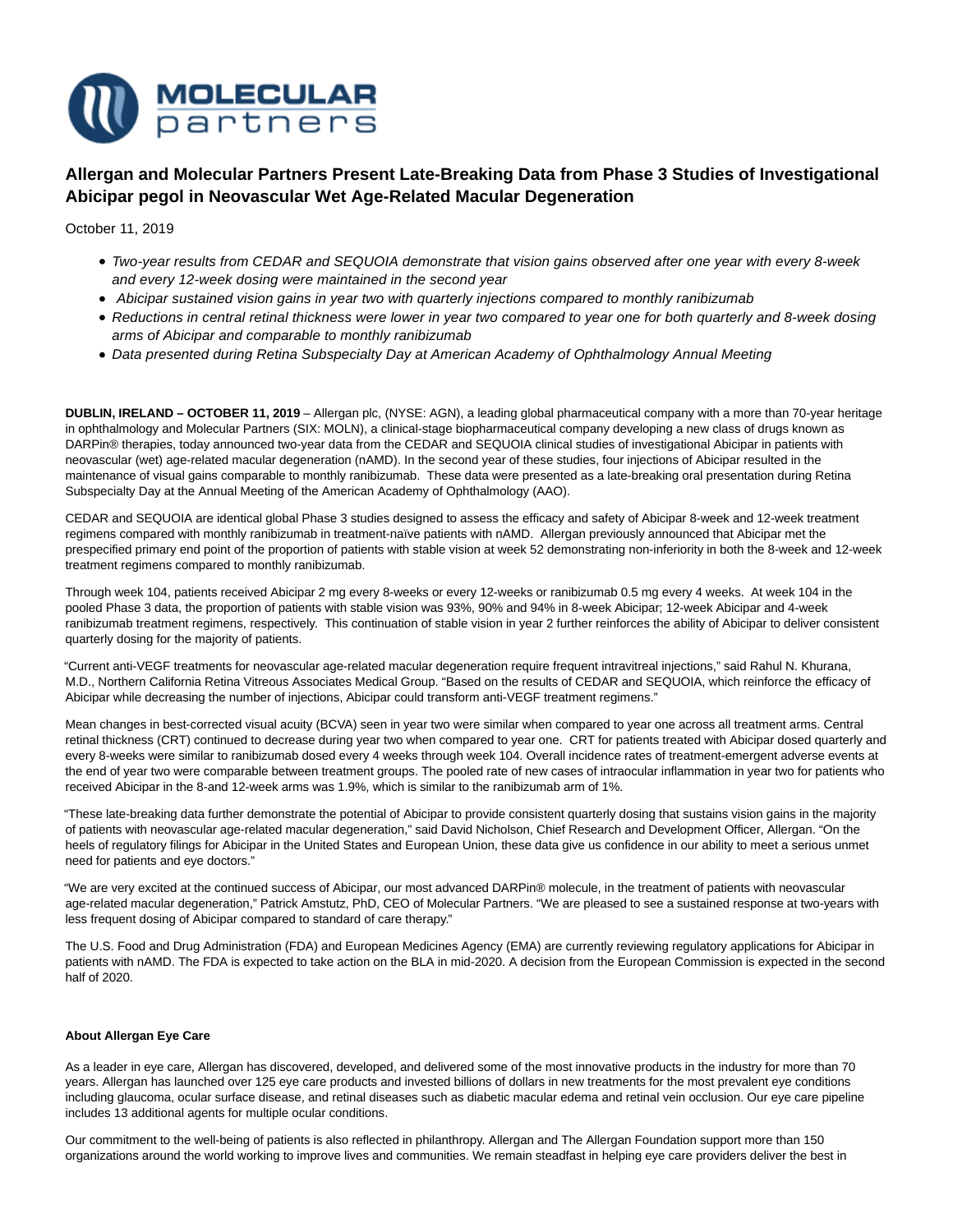patient care through innovative products and outreach programs.

#### **About Allergan plc**

Allergan plc (NYSE: AGN), headquartered in Dublin, Ireland, is a global pharmaceutical leader focused on developing, manufacturing and commercializing branded pharmaceutical, device, biologic, surgical and regenerative medicine products for patients around the world. Allergan markets a portfolio of leading brands and best-in-class products primarily focused on four key therapeutic areas including medical aesthetics, eye care, central nervous system and gastroenterology. As part of its approach to delivering innovation for better patient care, Allergan has built one of the broadest pharmaceutical and device research and development pipelines in the industry.

With colleagues and commercial operations located in approximately 100 countries, Allergan is committed to working with physicians, healthcare providers and patients to deliver innovative and meaningful treatments that help people around the world live longer, healthier lives every day.

For more information, visit Allergan's website at [www.Allergan.com.](https://c212.net/c/link/?t=0&l=en&o=2526934-1&h=1320843496&u=http%3A%2F%2Fwww.allergan.com%2F&a=www.Allergan.com)

#### **Contacts Allergan**

**Investors:**

Manisha Narasimhan, PhD +1 (862) 261-7162

#### **Media:**

Lisa Brown, +1 (862) 261-7320

Lisa Kim, +1 (714) 246-3843

#### **Forward-Looking Statement**

Statements contained in this press release that refer to future events or other non-historical facts are forward-looking statements that reflect Allergan's current perspective on existing trends and information as of the date of this release. Actual results may differ materially from Allergan's current expectations depending upon a number of factors affecting Allergan's business. These factors include, among others, the difficulty of predicting the timing or outcome of FDA approvals or actions, if any; the impact of competitive products and pricing; market acceptance of and continued demand for Allergan's products; the impact of uncertainty around timing of generic entry related to key products, including RESTASIS  $<sup>®</sup>$ , on our financial results;</sup> risks associated with divestitures, acquisitions, mergers and joint ventures; risks related to impairments; uncertainty associated with financial projections, projected cost reductions, projected debt reduction, projected synergies, restructurings, increased costs, and adverse tax consequences; difficulties or delays in manufacturing; and other risks and uncertainties detailed in Allergan's periodic public filings with the Securities and Exchange Commission, including but not limited to Allergan's Annual Report on Form 10-K for the year ended December 31, 2018 and Allergan's Quarterly Report on Form 10-Q for the period ended June 30, 2019. Except as expressly required by law, Allergan disclaims any intent or obligation to update these forward-looking statements.

### **About Molecular Partners AG**

Molecular Partners AG is a clinical-stage biopharmaceutical company that is developing a new class of therapies known as DARPin® therapies. With a management team that includes many of the founding scientists, the company continues to attract talented individuals who share the passion to develop breakthrough medicines for serious diseases. Molecular Partners has compounds in various stages of clinical and preclinical development and several more in the research stage, with a current focus on ophthalmology and oncology. The company establishes research and development partnerships with leading pharmaceutical companies and is backed by established biotech investors.

For more information regarding Molecular Partners AG, go to[: www.molecularpartners.com.](http://pr.report/p82fx-yR)

#### **Contacts Molecular Partners**

Dr. Patrick Amstutz, CEO [patrick.amstutz@molecularpartners.com](mailto:patrick.amstutz@molecularpartners.com) Tel: +41 (0) 44 755 77 00

Dr. Thomas Schneckenburger, IR & Media [thomas.schneckenburger@molecularpartners.com](mailto:thomas.schneckenburger@molecularpartners.com) Tel: +41 (0) 44 755 5728

Susan A. Noonan, IR USA [susan@sanoonan.com](mailto:susan@sanoonan.com) Tel: +1 212 966 3650